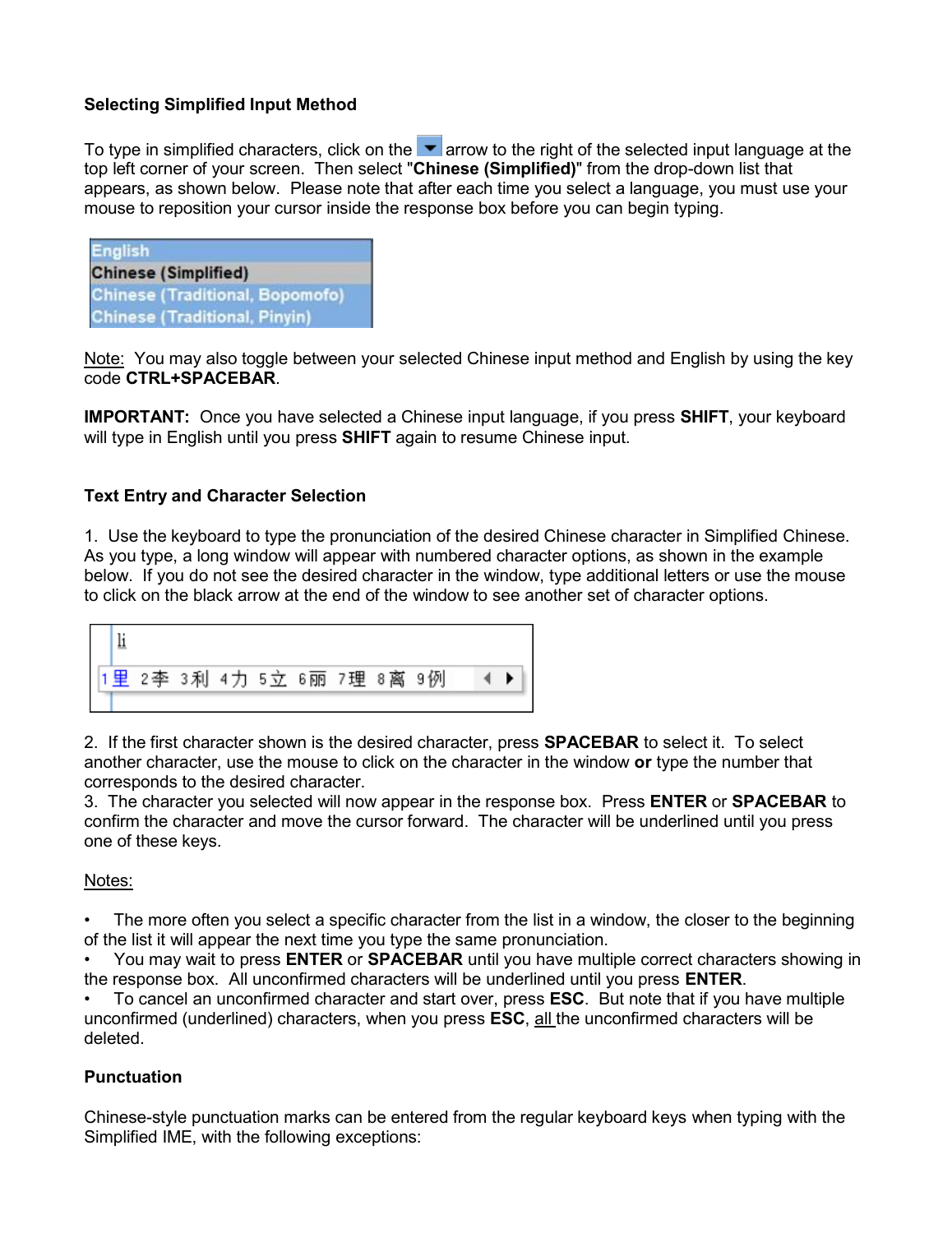| <b>Chinese</b><br><b>Punctuation</b><br><b>Mark</b> | <b>Key Entry Method</b>                        |  |
|-----------------------------------------------------|------------------------------------------------|--|
| (enumeration<br>comma)                              | <b>BACKWARD SLASH</b><br>(above the ENTER key) |  |
| (middle dot)                                        | SHIFT+2                                        |  |
|                                                     | parentheses (SHIFT+9; SHIFT+0)                 |  |
| $\langle\!\langle\;\rangle\!\rangle$                | SHIFT+COMMA; SHIFT+PERIOD                      |  |
|                                                     | SHIFT+6                                        |  |
|                                                     | SHIFT+7                                        |  |
|                                                     | SHIFT+HYPHEN                                   |  |

Note that, as with other Chinese characters, Chinese punctuation marks will appear in the response box with underlining until you press **ENTER** to confirm the character and move the cursor forward.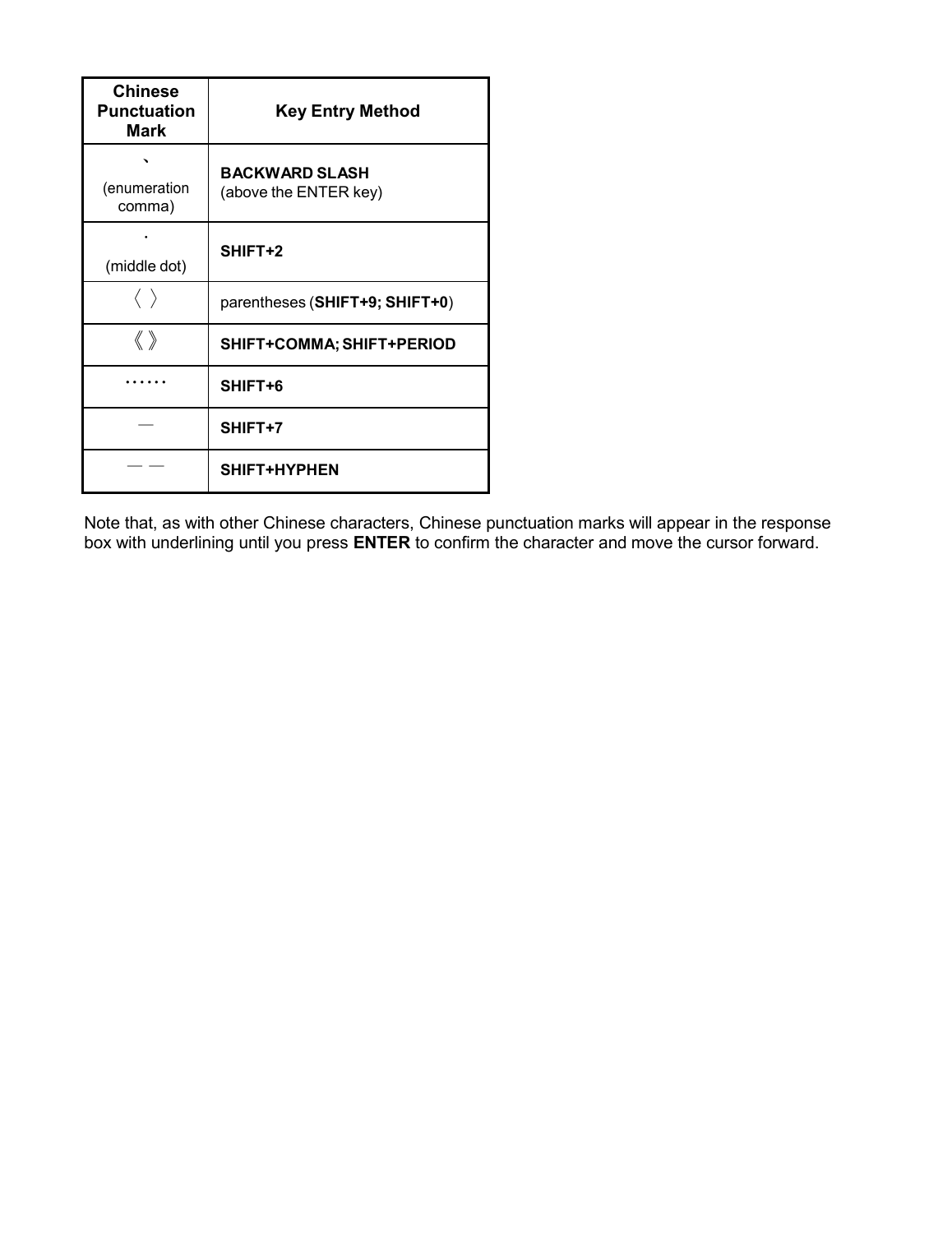## **Selecting Bopomofo Input Method**

To type in traditional characters using the Bopomofo input method, click on the  $\blacksquare$  arrow to the right of the selected input language at the top left corner of your screen. Then select "**Chinese (Traditional, Bopomofo)**" from the drop-down list that appears, as shown below. Please note that after each time you select a language, you must use your mouse to reposition your cursor inside the response box before you can begin typing.

| <b>English</b> |                                        |  |
|----------------|----------------------------------------|--|
|                | <b>Chinese (Simplified)</b>            |  |
|                | <b>Chinese (Traditional, Bopomofo)</b> |  |
|                | <b>Chinese (Traditional, Pinyin)</b>   |  |

Note: You may also toggle between your selected Chinese input method and English by using the key code **CTRL+SPACEBAR**.

**IMPORTANT:** Once you have selected a Chinese input language, if you press **SHIFT**, your keyboard will type in English until you press **SHIFT** again to resume Chinese input.

## **Bopomofo Keyboard Layout**

| <b>Backspace</b><br>#<br>$\%$<br>*<br>@<br>&<br>$\mathbf{v}$<br>$\tilde{}$<br>0 <sub>7</sub><br>ク<br>9 <sub><br/>6<br/>5<sup>1</sup><br/><math>2 \pi</math><br/>3<br/>8<br/>=</sub> |
|-------------------------------------------------------------------------------------------------------------------------------------------------------------------------------------|
| Tab<br>E<br>w<br>R<br>P<br>O<br>Q<br>ŢJ<br>ਟ<br>士                                                                                                                                   |
| <b>Caps Lock</b><br>Enter<br>$\mathbf{H}$<br>S<br>G<br>D<br>A<br>ヮ<br>≠<br>尢                                                                                                        |
| Shift<br>Shift<br>с<br>в<br>M<br>Z<br>N<br>⊡<br>╫                                                                                                                                   |
| Ctrl<br>Alt<br>Space<br>Ctrl<br>Alt                                                                                                                                                 |

#### **Text Entry and Character Selection**

1. Use the keyboard to type the Bopomofo characters of the desired Chinese character and then press **SPACEBAR**. (If you include the tone, you will not need to press **SPACEBAR**.)

2. If the desired character appears in the response box, press **ENTER** to confirm the character and move the cursor forward. The character will be underlined until you press **ENTER**.

3. If the desired character does NOT appear in the response box, press the **DOWN ARROW** key. A box will appear with numbered character options, called Candidate Words, as shown below. If you do not see the desired character in the box, use the mouse to scroll down or click on the black down arrow to see a new set of numbered options, or click on the double right arrow to see the full set of (unnumbered) character options.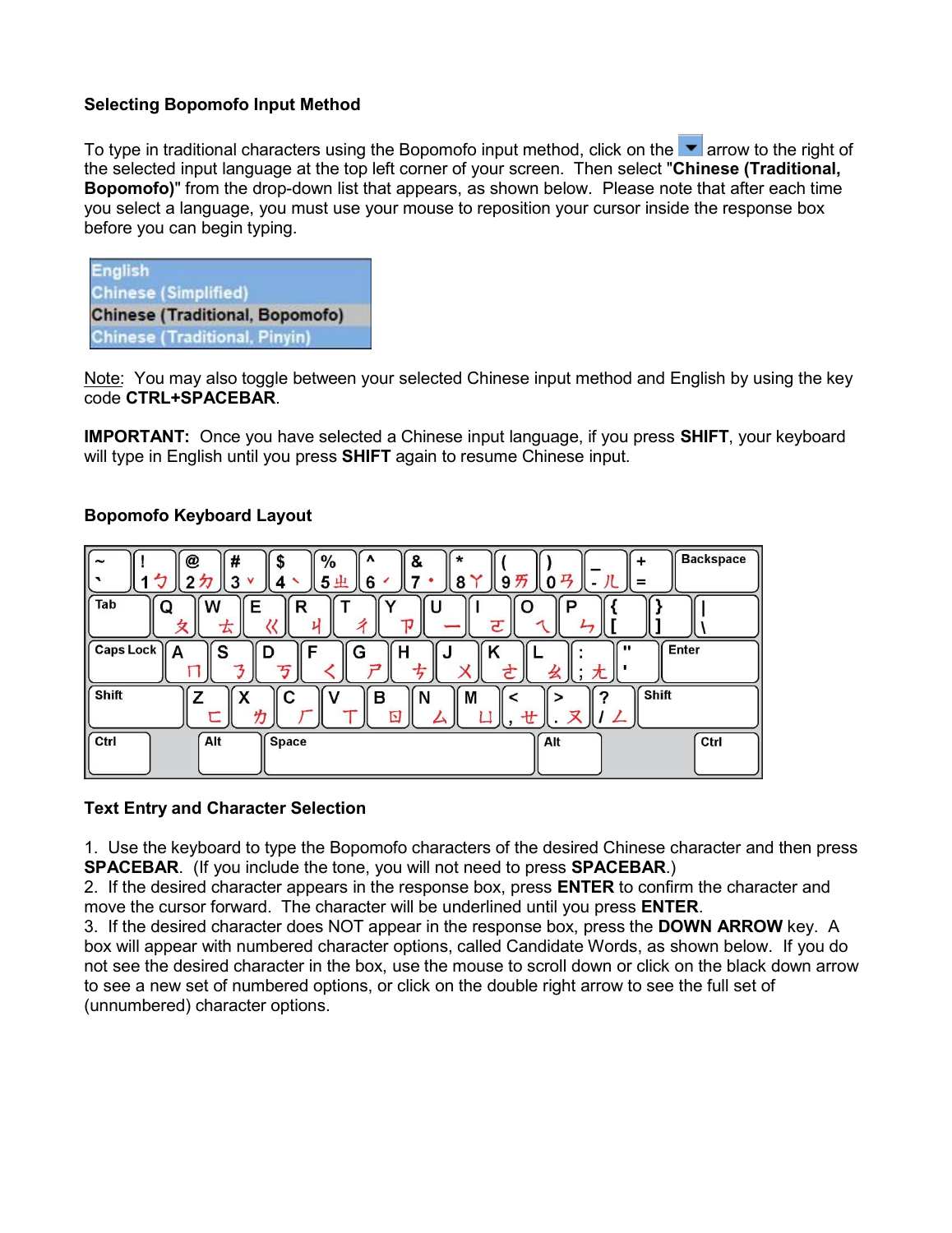| 1              | 在 |    |
|----------------|---|----|
| 2              | 再 |    |
| 3              | 截 |    |
| $\overline{4}$ | 饡 |    |
| 5              | 儎 |    |
| e              | 扗 |    |
| 7              | 洅 |    |
| 8              | 罉 | >> |
| 9              | 羲 |    |

4. To select the character that you want:

- use the **UP** or **DOWN ARROW** key to highlight the desired character and then press **ENTER or**
- type the number that corresponds to the desired character **or**
- use the mouse to click on the desired character

5. The character you select by this method will replace the first character that appeared. Press **ENTER** to confirm the character and move the cursor forward. The character will be underlined until you press **ENTER**.

## Notes:

The more often you select a specific character from the list in a box, the closer to the top it will appear the next time you type the same thing.

• To cancel an unconfirmed character and start over, press **ESC**. But note that if you have multiple unconfirmed (underlined) characters, when you press **ESC**, all the unconfirmed characters will be deleted.

## **Punctuation**

To enter Chinese-style full-width punctuation with the Bopomofo IME:

• press and hold **CTRL** plus the regular punctuation mark key (including the **SHIFT** key, if necessary) **or**

first press and release the grave accent key  $\sim$  (to the left of the "1" key) and then type the regular punctuation mark key (including the **SHIFT** key, if necessary)

For the enumeration comma, use the **apostrophe key** (to the right of the semicolon key) and one of the methods described above.

For punctuation marks that appear on the number keys, the **grave accent key** method must be used.

Note that, as with other Chinese characters, Chinese punctuation marks will appear in the response box with underlining until you press **ENTER** to confirm the character and move the cursor forward.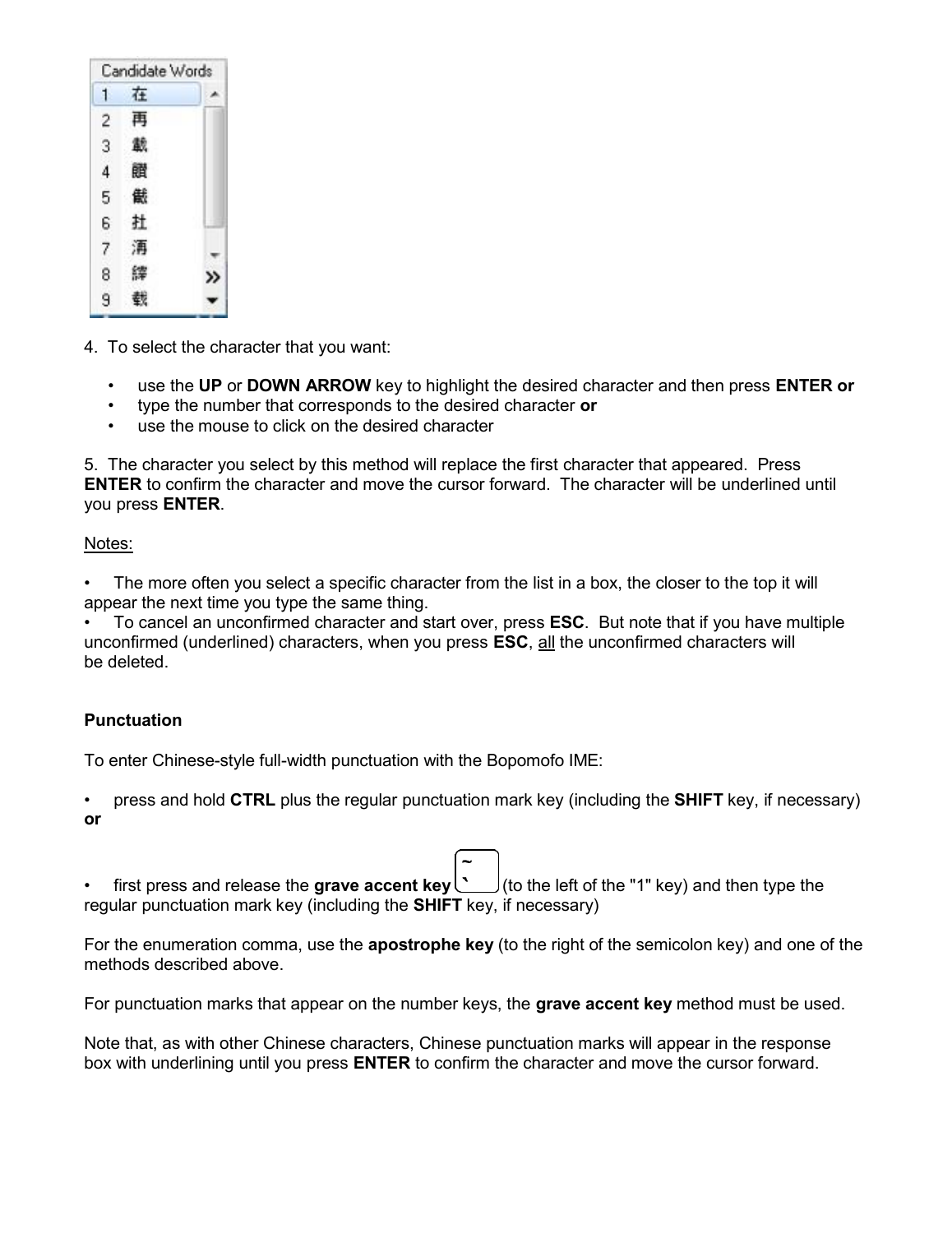# **Numerals**

When typing with the Bopomofo IME, use the number keypad to enter numerals (1, 2, 3, 4, etc.).

| To enter Chinese-style full-width numerals, first press and release the grave accent key $\sim$ (to the<br>left of the "1" key) and then type the number from the top row of the keyboard. |  |
|--------------------------------------------------------------------------------------------------------------------------------------------------------------------------------------------|--|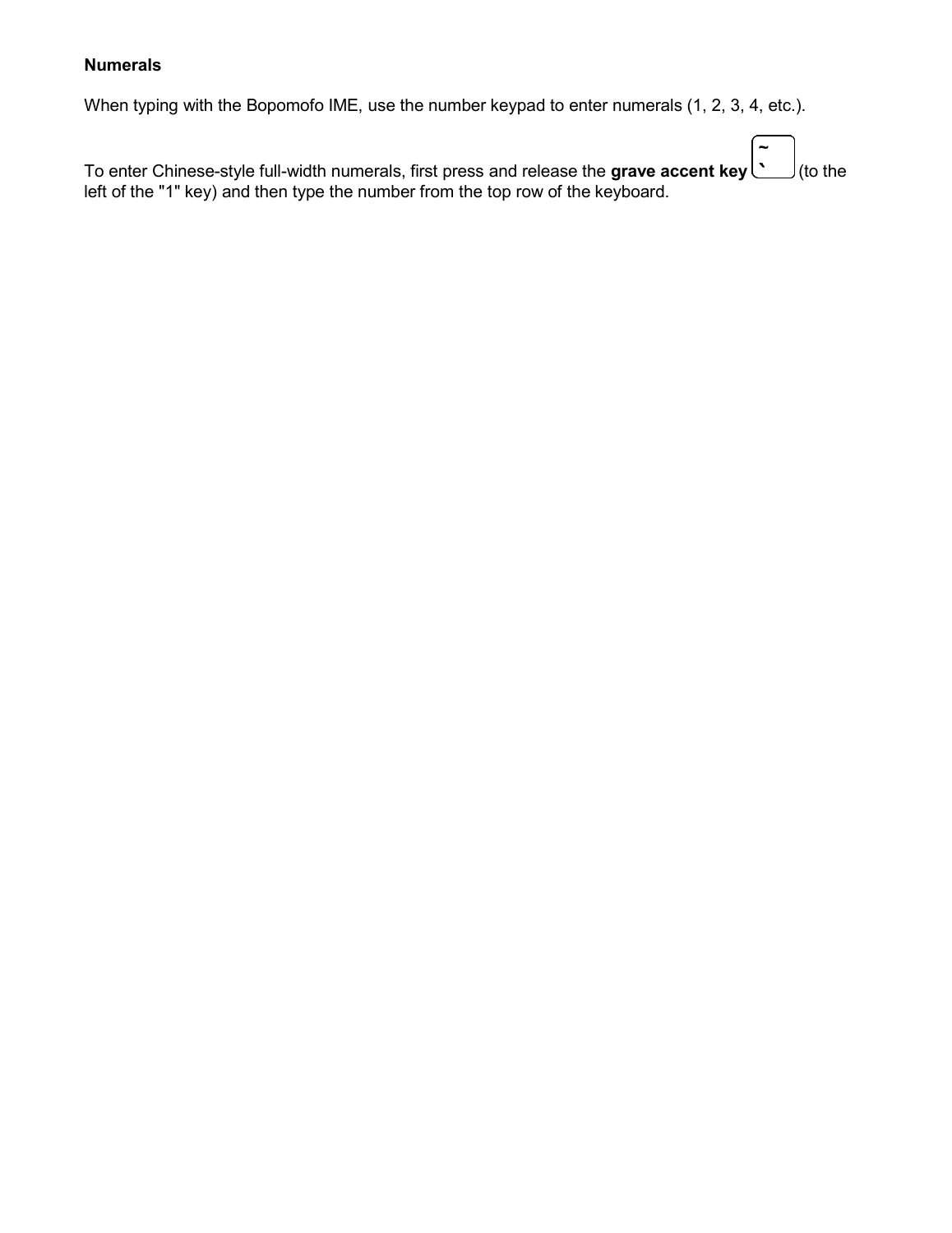### **Selecting Traditional Pinyin Input Method**

To type in traditional characters using the pinyin input method, click on the  $\blacksquare$  arrow to the right of the selected input language at the top left corner of your screen. Then select "**Chinese (Traditional, Pinyin)**" from the drop-down list that appears, as shown below. Please note that after each time you select a language, you must use your mouse to reposition your cursor inside the response box before you can begin typing.

| <b>English</b> | <b>Chinese (Simplified)</b>            |  |
|----------------|----------------------------------------|--|
|                | <b>Chinese (Traditional, Bopomofo)</b> |  |
|                | <b>Chinese (Traditional, Pinyin)</b>   |  |

Note: You may also toggle between your selected Chinese input method and English by using the key code **CTRL+SPACEBAR**.

**IMPORTANT:** Once you have selected a Chinese input language, if you press **SHIFT**, your keyboard will type in English until you press **SHIFT** again to resume Chinese input.

## **Text Entry and Character Selection**

1. Use the keyboard to type the pinyin pronunciation of the desired Chinese character and then press **SPACEBAR**. (If you include the tone, you will not need to press **SPACEBAR**.)

2. If the desired character appears in the response box, press **ENTER** to confirm the character and move the cursor forward. The character will be underlined until you press **ENTER**.

3. If the desired character does NOT appear in the response box, press the **DOWN ARROW** key. A box will appear with numbered character options, called Candidate Words, as shown below. If you do not see the desired character in the box, use the mouse to click on the black down arrow or click on the double right arrow to see the full set of (unnumbered) character options.

|                | Candidate Words |  |
|----------------|-----------------|--|
| 1              | 奇               |  |
| $\overline{c}$ | 起               |  |
| 3              | t               |  |
| 4              | 期               |  |
| 5              | 其               |  |
| 6              | 氣               |  |
| 7              | 企               |  |
| 8              | 뾺               |  |
| 9              | 啟               |  |